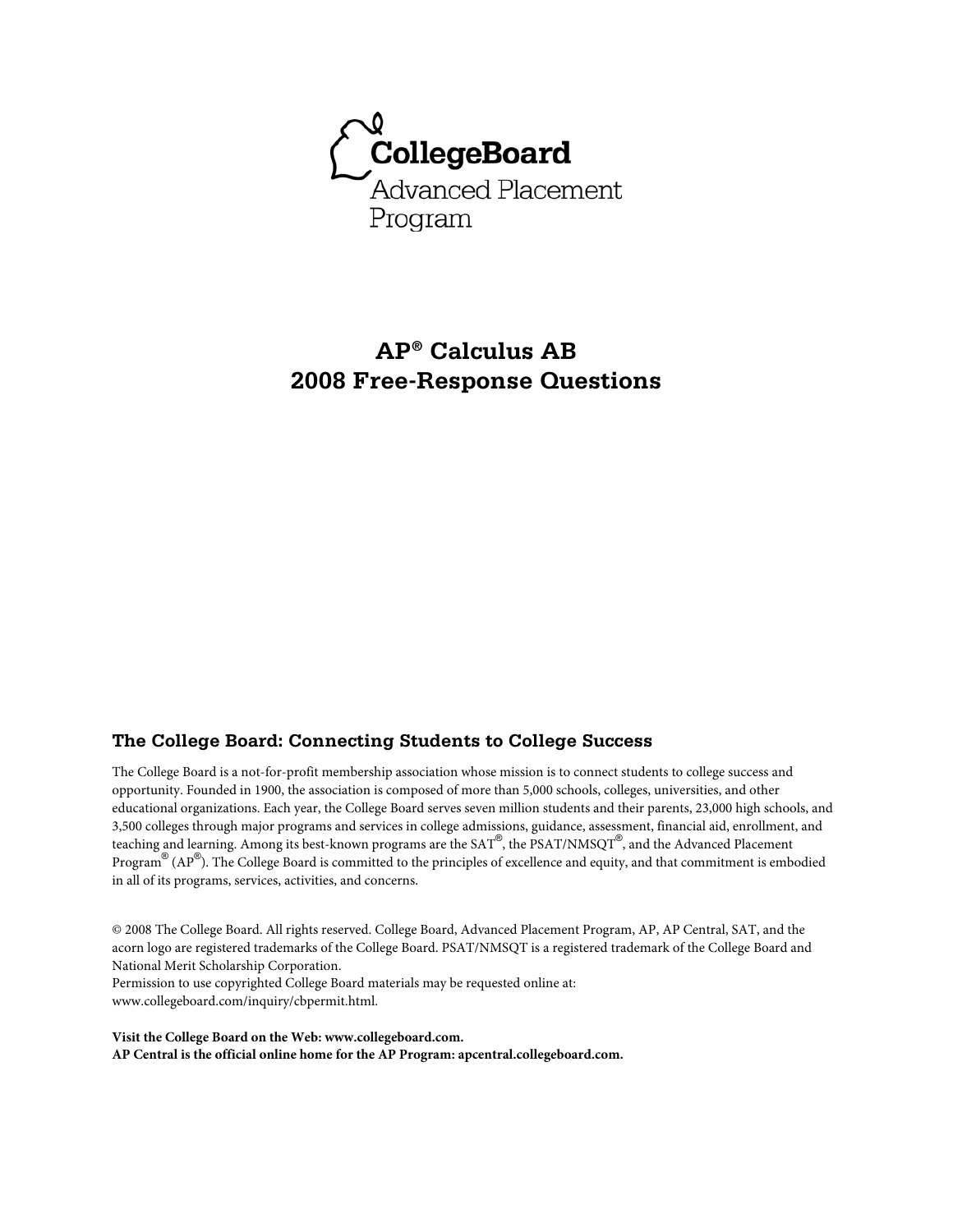# **CALCULUS AB SECTION II, Part A Time—45 minutes Number of problems—3**

**A graphing calculator is required for some problems or parts of problems.** 



- 1. Let *R* be the region bounded by the graphs of  $y = sin(\pi x)$  and  $y = x^3 4x$ , as shown in the figure above.
	- (a) Find the area of *R*.
	- (b) The horizontal line  $y = -2$  splits the region *R* into two parts. Write, but do not evaluate, an integral expression for the area of the part of *R* that is below this horizontal line.
	- (c) The region *R* is the base of a solid. For this solid, each cross section perpendicular to the *x*-axis is a square. Find the volume of this solid.
	- (d) The region *R* models the surface of a small pond. At all points in *R* at a distance *x* from the *y*-axis, the depth of the water is given by  $h(x) = 3 - x$ . Find the volume of water in the pond.

#### **WRITE ALL WORK IN THE PINK EXAM BOOKLET.**

© 2008 The College Board. All rights reserved.

Visit apcentral.collegeboard.com (for AP professionals) and www.collegeboard.com/apstudents (for students and parents).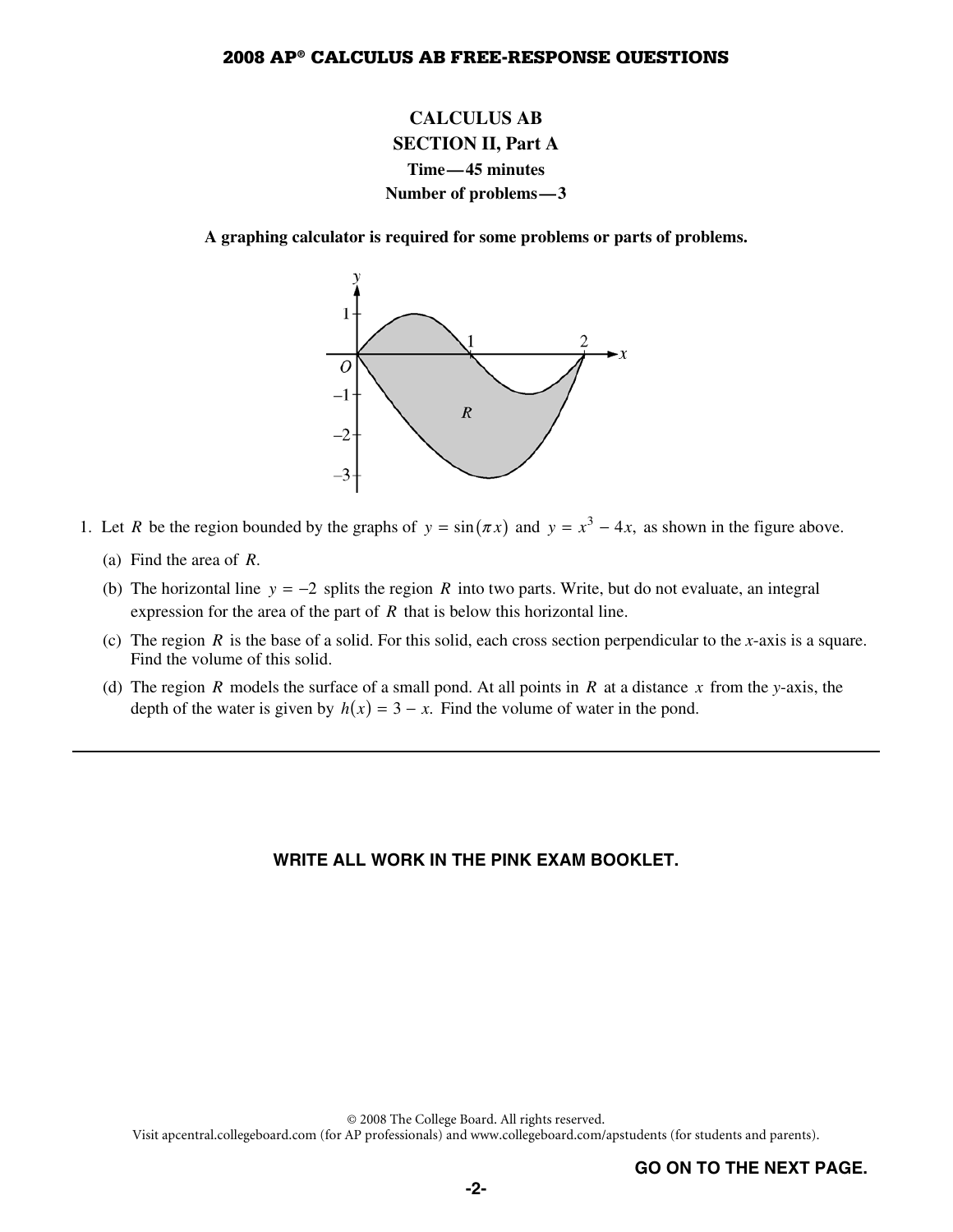| $t$ (hours)     |                     |     |     |     |        |  |
|-----------------|---------------------|-----|-----|-----|--------|--|
| $L(t)$ (people) | 120<br>$\mathbb{L}$ | 156 | 176 | 126 | $80\,$ |  |

- 2. Concert tickets went on sale at noon  $(t = 0)$  and were sold out within 9 hours. The number of people waiting in line to purchase tickets at time *t* is modeled by a twice-differentiable function *L* for  $0 \le t \le 9$ . Values of  $L(t)$  at various times t are shown in the table above.
	- (a) Use the data in the table to estimate the rate at which the number of people waiting in line was changing at 5:30 P.M.  $(t = 5.5)$ . Show the computations that lead to your answer. Indicate units of measure.
	- (b) Use a trapezoidal sum with three subintervals to estimate the average number of people waiting in line during the first 4 hours that tickets were on sale.
	- (c) For  $0 \le t \le 9$ , what is the fewest number of times at which  $L'(t)$  must equal 0 ? Give a reason for your answer.
	- (d) The rate at which tickets were sold for  $0 \le t \le 9$  is modeled by  $r(t) = 550te^{-t/2}$  tickets per hour. Based on the model, how many tickets were sold by 3 P.M.  $(t = 3)$ , to the nearest whole number?

### **WRITE ALL WORK IN THE PINK EXAM BOOKLET.**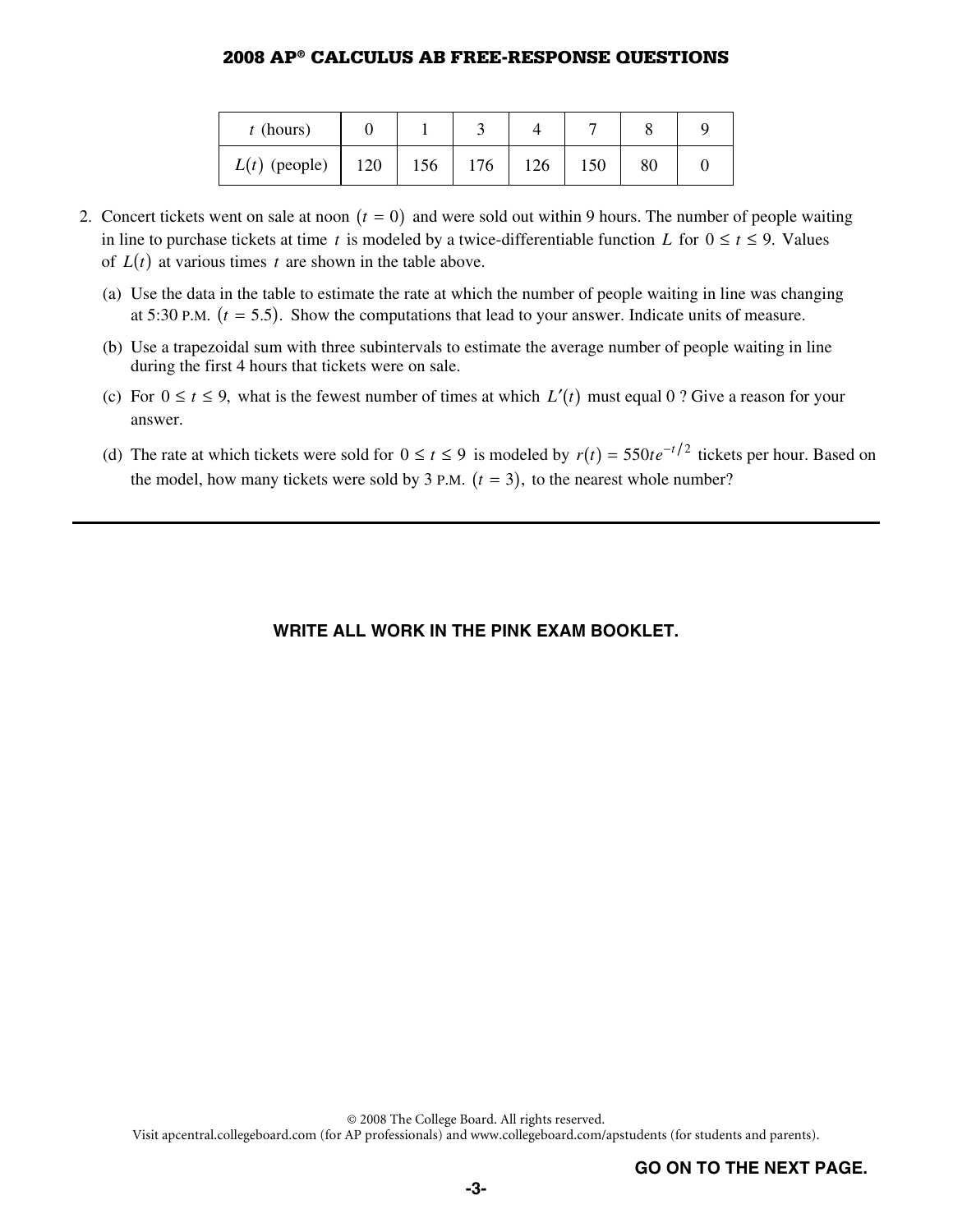- 3. Oil is leaking from a pipeline on the surface of a lake and forms an oil slick whose volume increases at a constant rate of 2000 cubic centimeters per minute. The oil slick takes the form of a right circular cylinder with both its radius and height changing with time. (Note: The volume *V* of a right circular cylinder with radius *r* and height *h* is given by  $V = \pi r^2 h$ .
	- (a) At the instant when the radius of the oil slick is 100 centimeters and the height is 0.5 centimeter, the radius is increasing at the rate of 2.5 centimeters per minute. At this instant, what is the rate of change of the height of the oil slick with respect to time, in centimeters per minute?
	- (b) A recovery device arrives on the scene and begins removing oil. The rate at which oil is removed is  $R(t) = 400\sqrt{t}$  cubic centimeters per minute, where t is the time in minutes since the device began working. Oil continues to leak at the rate of 2000 cubic centimeters per minute. Find the time *t* when the oil slick reaches its maximum volume. Justify your answer.
	- (c) By the time the recovery device began removing oil, 60,000 cubic centimeters of oil had already leaked. Write, but do not evaluate, an expression involving an integral that gives the volume of oil at the time found in part (b).

### **WRITE ALL WORK IN THE PINK EXAM BOOKLET.**

### **END OF PART A OF SECTION II**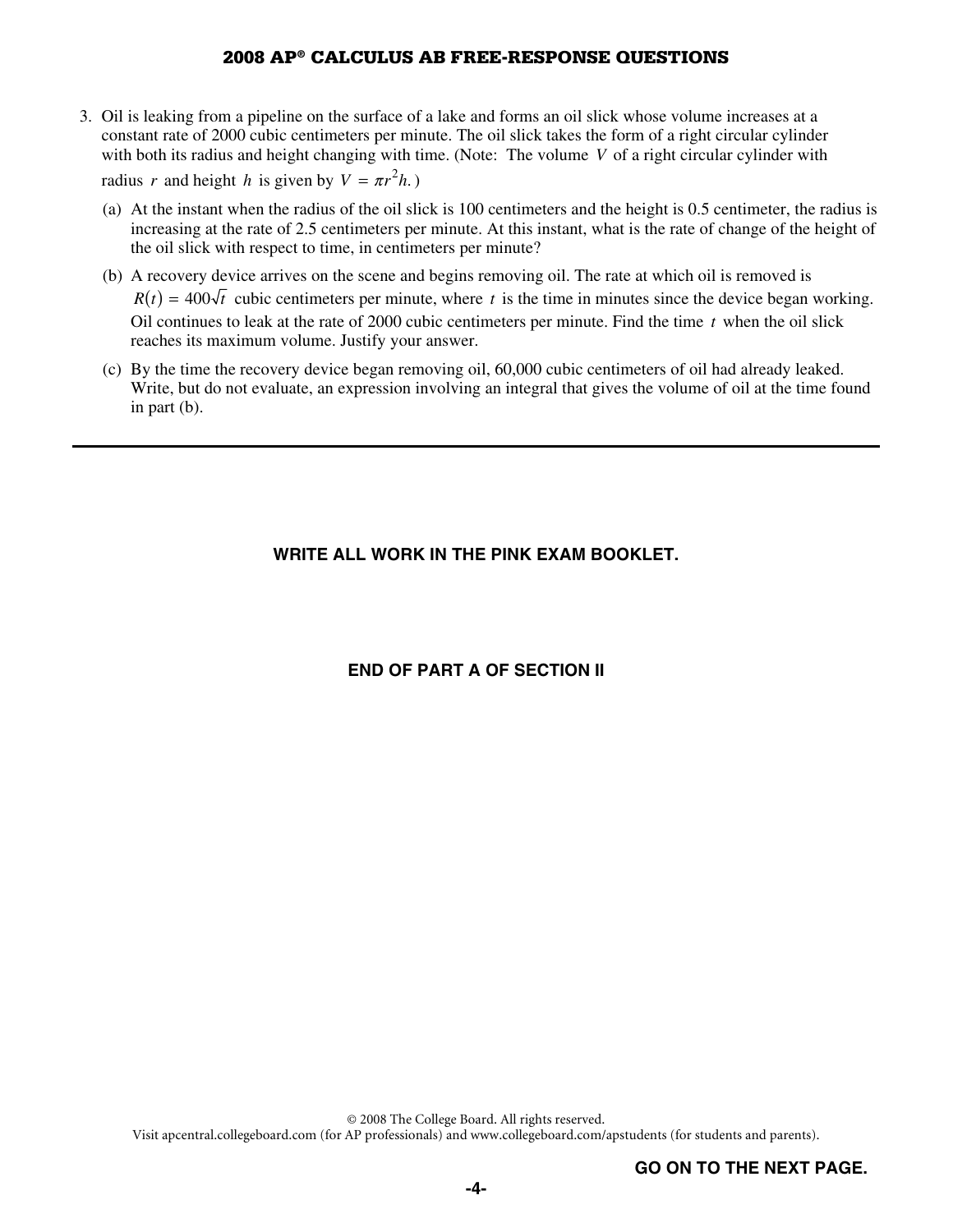# **CALCULUS AB SECTION II, Part B Time—45 minutes Number of problems—3**

**No calculator is allowed for these problems.** 





- 4. A particle moves along the *x*-axis so that its velocity at time *t*, for  $0 \le t \le 6$ , is given by a differentiable function *v* whose graph is shown above. The velocity is 0 at  $t = 0$ ,  $t = 3$ , and  $t = 5$ , and the graph has horizontal tangents at  $t = 1$  and  $t = 4$ . The areas of the regions bounded by the *t*-axis and the graph of *v* on the intervals  $[0, 3]$ ,  $[3, 5]$ , and  $[5, 6]$  are 8, 3, and 2, respectively. At time  $t = 0$ , the particle is at  $x = -2$ .
	- (a) For  $0 \le t \le 6$ , find both the time and the position of the particle when the particle is farthest to the left. Justify your answer.
	- (b) For how many values of *t*, where  $0 \le t \le 6$ , is the particle at  $x = -8$ ? Explain your reasoning.
	- (c) On the interval  $2 < t < 3$ , is the speed of the particle increasing or decreasing? Give a reason for your answer.
	- (d) During what time intervals, if any, is the acceleration of the particle negative? Justify your answer.

#### **WRITE ALL WORK IN THE PINK EXAM BOOKLET.**

© 2008 The College Board. All rights reserved.

Visit apcentral.collegeboard.com (for AP professionals) and www.collegeboard.com/apstudents (for students and parents).